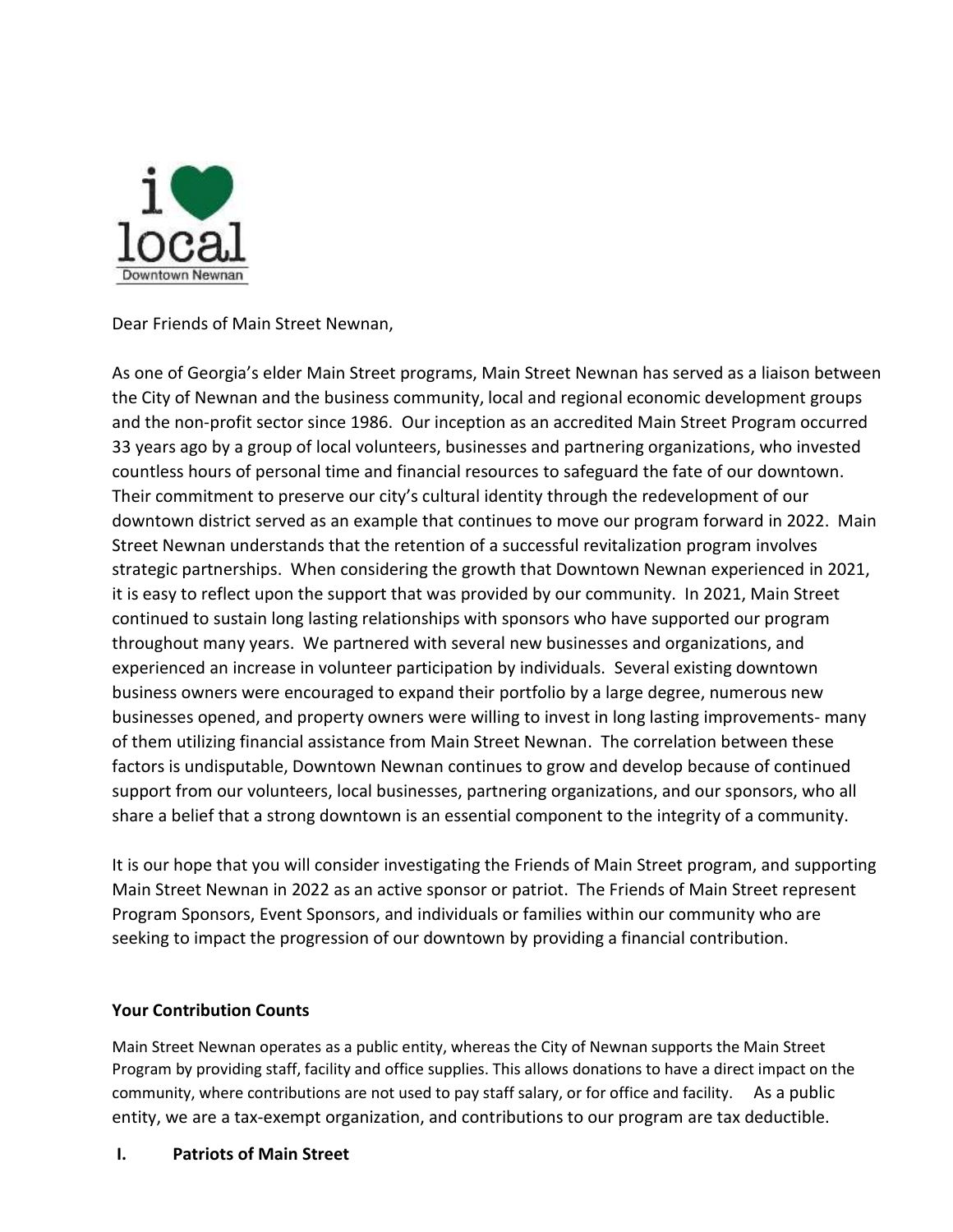As a Patriot of Main Street, any individual, family or organization can contribute toward the development of our downtown program by sending in a one-time gift. In doing so, all Patriots of Main Street will be added to our network, and will receive the same information that is provided to downtown participants, sponsors and Main Street Ambassadors. We ask that individuals make a minimum one-time donation of \$25, and ask that families contribute a minimum of \$50.

- **Individual Patriot of Main Street Newnan \$25**
- **Family Patriot of Main Street Newnan \$50**
- **Patriot of Main Street, one time gift of \$\_\_\_\_**

## **II. Main Street Program Sponsors**

Main Street Sponsorships bolster our program and provide opportunities to enhance our downtown that would otherwise be out of reach. Sponsor contributions allow our program to host successful special events, and provide professional assistance to small business owners, create strategic plans for the development of our downtown district, and protect our heritage and cultural identity as a community and to further develop the downtown business portfolio. Sponsors are recognized by our program at every level, and opportunity increases depending on the level of contribution.

### **The following benefits are included to all Main Street Newnan Program Sponsors:**

- Sponsor Listing and link to your business on our website
- Prominent placing of your logo on printed materials such as paid advertising and event brochures
- The opportunity to share information through our email blast
- The opportunity to promote your contribution through social media blast
- Complimentary participation in select Main Street Newnan sponsored events
- Weekly email updates

### **Sponsorship Levels:**

#### **Madison Level \$1000**

- Permission to set up information tent at one event, sponsor may choose from Summer Wined Up, Oktoberfest, Holiday Sip and See, or Santa on the Square.
- 6 Complimentary event tickets (Choice between Summer Wined-up or Oktoberfest)

### **Jefferson- Jackson Level \$2500**

- Permission to set up information tent at two events, sponsor may choose from Summer Wined Up, Oktoberfest, Holiday Sip and See, or Santa on the Square.
- 8 Complimentary event tickets ( your choice between Summer Wined-up or Oktoberfest)

### **1828 Level \$3500**

- Permission to set up information tent at four events sponsor may choose from Summer Wined Up, Oktoberfest, Holiday Sip and See, or Santa on the Square.
- 10 Complimentary event tickets ( your choice between Summer Wined-up or Oktoberfest)

#### **III. Main Street Newnan Programming Sponsorships**

Businesses and/or organizations may participate as a sponsor in certain Main Street Newnan programs such as Alleyway revitalizations, Share with Care, Placemaking, Empty Storefront Program, and/or Business